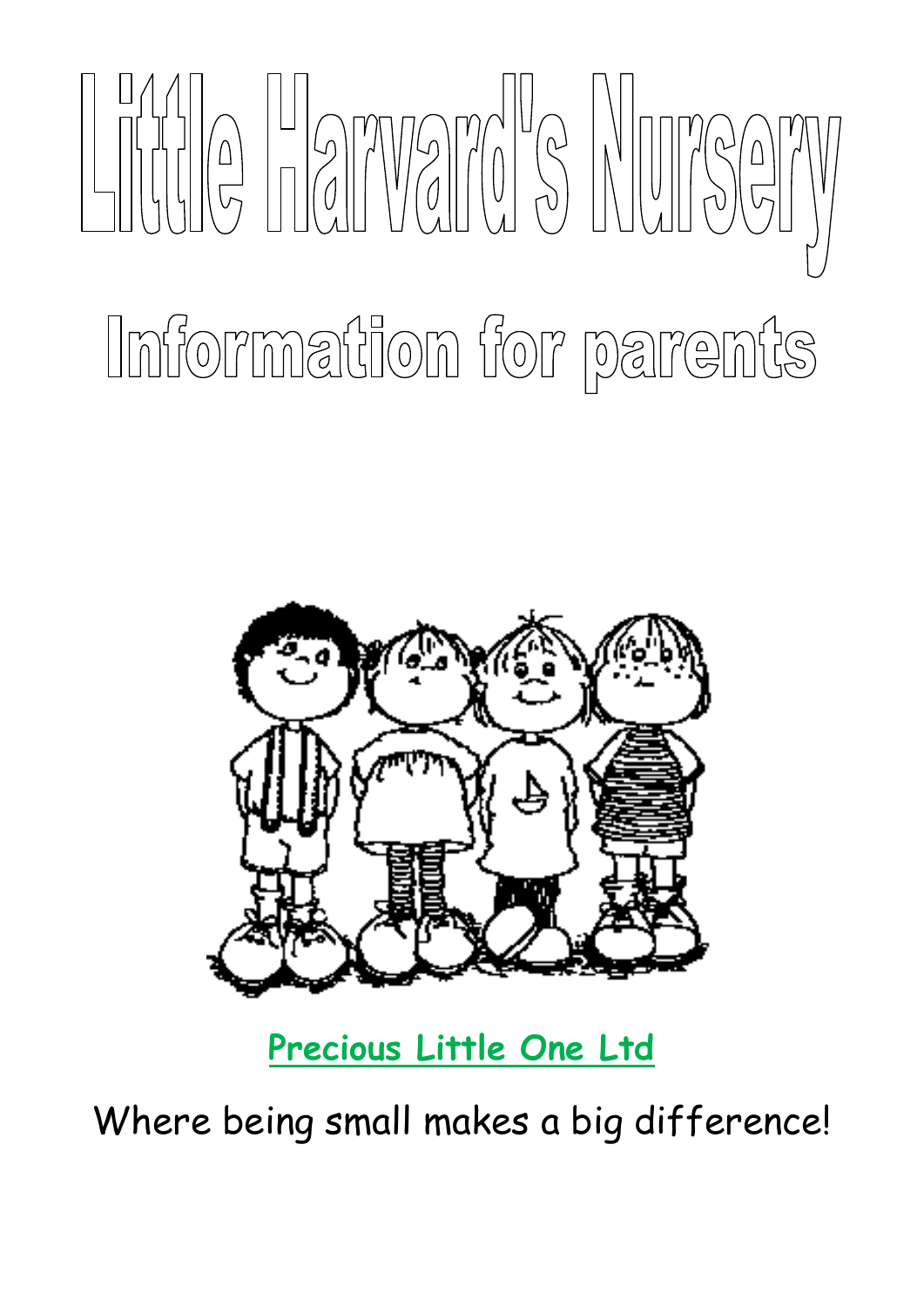

# Little Harvard's Nursery is situated on Brunswick Street in Parr, St. Helens

At Little Harvard's we believe it is important that the children in our care are guaranteed a happy and secure environment. They will also be able to enjoy learning through play and to develop to their fullest potential.

# **Our aim is to provide a service, which satisfies the children's, staff's and parents needs, by keeping them well motivated and enthusiastic.**

| Abbi Koser      | Proprietor                                                         | LLB Law and Child protection                                                                                    |
|-----------------|--------------------------------------------------------------------|-----------------------------------------------------------------------------------------------------------------|
| Louise Kelly    | Manager<br><b>Child Protection Officer</b><br><b>Nursery Nurse</b> | <b>BTEC National Diploma Level 3</b><br>BA Hons in Early Years Education with<br>Qualified Teacher Status (QTS) |
| Sharon Kelsey   | Manager<br><b>Child Protection Officer</b><br><b>Nursery Nurse</b> | <b>NNEB Level 3</b><br>NVQ Level 4 Management                                                                   |
| Zoe Flynn       | Nursery Nurse<br>Nursery SENCO<br>Deputy Manager                   | NVQ Level 3                                                                                                     |
| Kellie Haggerty | Nursery Nurse<br>Nursery SENCO<br>Deputy Manager                   | NVQ Level 3<br>Foundation Degree in Early Years<br>Education                                                    |
| Heidi Lawrence  | Nursery Nurse<br><b>Team Leader</b>                                | NNEB Level 3                                                                                                    |
| Nicola Smith    | Nursery Nurse                                                      | NVQ Level 4                                                                                                     |
| Kate Sherman    | Nursery Nurse                                                      | NVQ Level 3                                                                                                     |
| Sharon Gough    | <b>Nursery Nurse</b>                                               | NVQ Level 3                                                                                                     |

#### **Employees**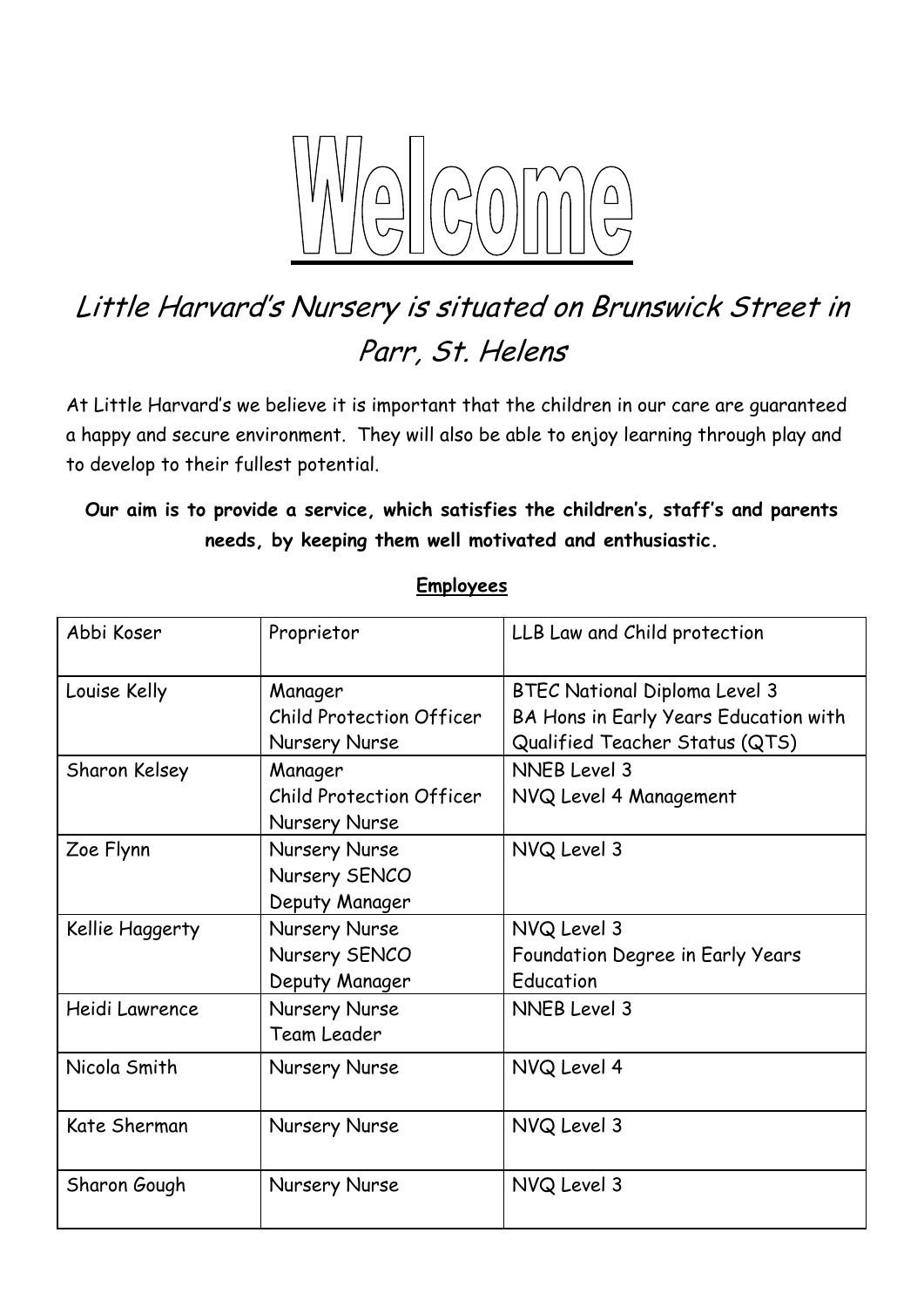| Barbara Corrigan  | <b>Nursery Nurse</b> | <b>BTEC National Diploma Level 3</b>  |
|-------------------|----------------------|---------------------------------------|
| Nissa Clitheroe   | Nursery Nurse        | NNEB Level 3                          |
| Gemma Burrows     | <b>Nursery Nurse</b> | <b>CACHE National Diploma Level 3</b> |
| Leanne Penders    | Care Assistant       | Working towards Level 3               |
| Ainsley Corrigan  | Care Assistant       |                                       |
| Ann Bradshaw      | Cook                 |                                       |
| Collette Edgerton | Cleaner              |                                       |

Over half of the staff have undertaken appropriate first aid training and hold a current first aid certificate. All of our staff are committed to further developing their understanding and knowledge and attend regular training sessions.

# **Staff involvement**

The staff team work together in order to provide a secure and stimulating environment within the nursery. Everyone is dedicated to developing creative and imaginative ways of supporting your child, promoting their development in all areas and offering the highest standard of care possible. This will enable your child to develop a lively and inquisitive mind, gain confidence and independence and begin their education while having fun and making friends.

#### **Times and Opening hours**

The hours of nursery are**:**

The nursery is open between the hours of 7.30am and 6.00pm from Monday to Friday. Wrap around care is available for children who attend Holy Spirit Primary School and Broad oak Primary School. These places are limited on a first come first served basis. Wrap around is available until children reach the end of reception.

| Session | Times      | Cost   |
|---------|------------|--------|
| Morning | $7:30 - 1$ | £20.50 |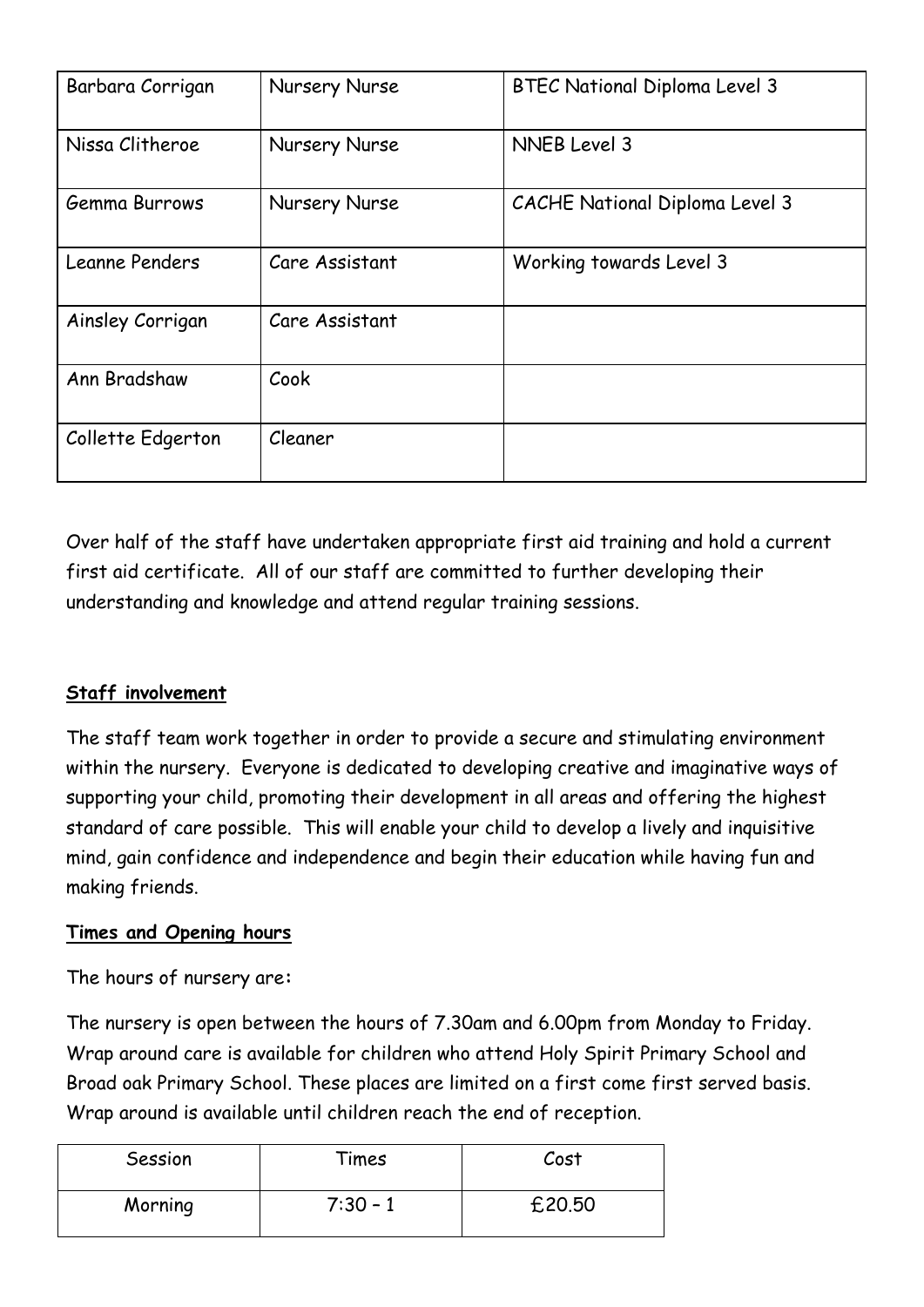| Afternoon   | $1 - 6$                     | £19.00  |
|-------------|-----------------------------|---------|
| Full Day    | $7:30 - 6$                  | £33.00  |
| School Day  | $9 - 3:30$                  | £22.00  |
| Wrap Around | Before and after<br>school. | £22.50  |
| Full Time   | M-F 7:30 - 6                | £147.50 |

**Any child not collected after 6.00 pm will incur a charge of £15.00 for this period, after 6:30 pm – further charges will be incurred at the rate of £5.00 every five minutes. Abuse of this service or continual non-payment will result in the service being withdrawn for your child.**

**If you are and your given points of contact are uncontactable and you are late to collect your child, we have a legal responsibility to contact the St. Helens Safeguarding Children Board.** 

#### **Payment/ Fees**

Nursery fees are payable either on a weekly or monthly basis. Cash, cheques and direct debit/standing order are all accepted. Nursery vouchers are also accepted.

Fees should be paid in advance on the first day of each month/week.

Children attending Little Harvard's Nursery will be entitled to a reduction to fees once they are eligible for Nursery Education Grants. These are payable for children the term after they turn three and entitle them to fifteen hours of free nursery care (term time only). More details are available on request.

**Fees not being paid may result in your child's place at nursery being withdrawn and you will be required to remove them from the nursery immediately, without four weeks' notice being given.**

**Fees are also charged at the normal rate for bank holidays.**

#### **Absences from Nursery**

If your child will not be attending nursery on a day they usually would please notify us on your child's last attending day. If the reason for the absence is illness please telephone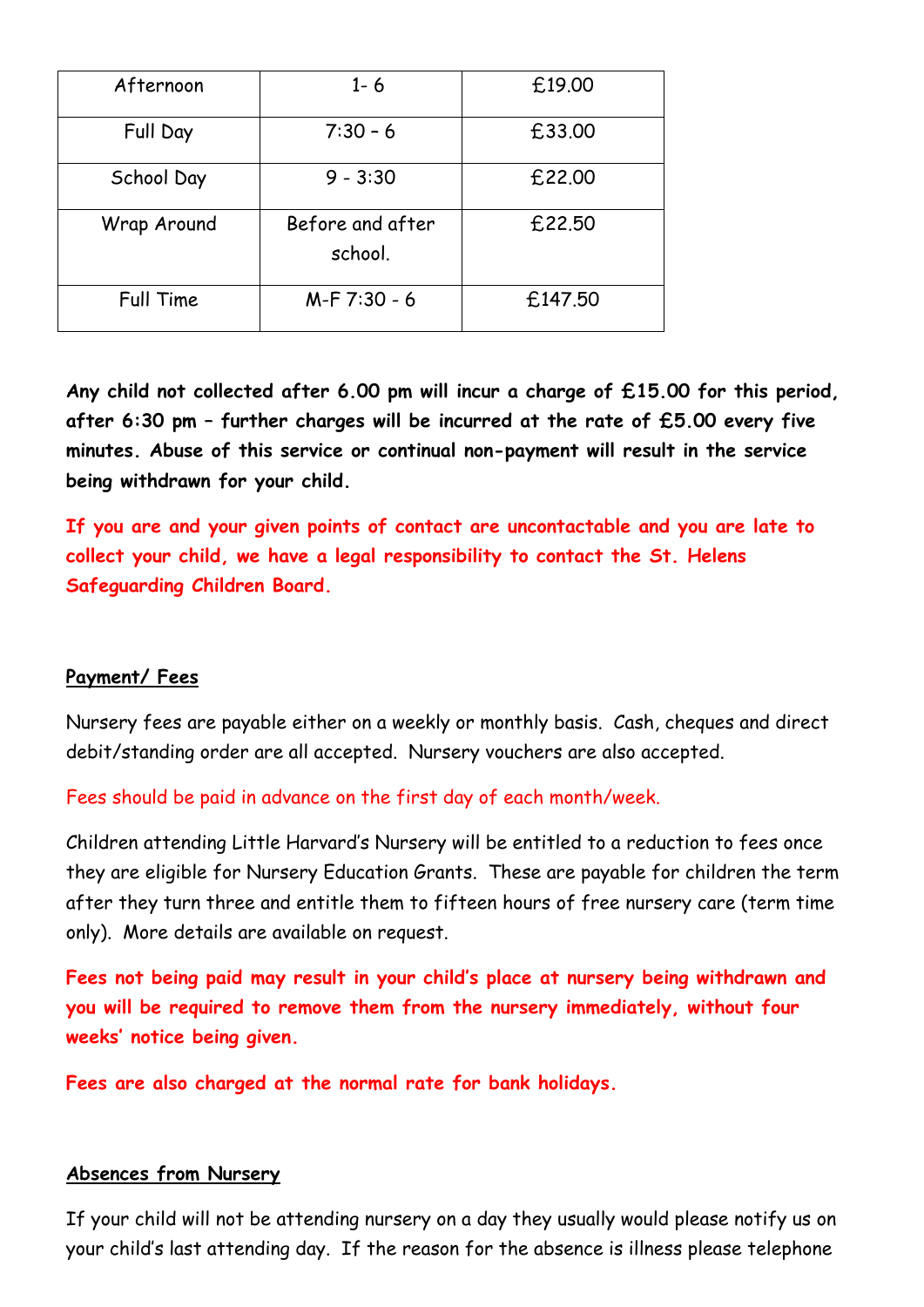nursery before 10am to let us know your child will not be attending and when you expect they will be well enough to return.

#### **Nursery Contact Details**

Little Harvard's Nursery Brunswick Street Parr St. Helens Merseyside

Telephone Number: 01744 22021

E-mail: [littlehavards@plo-nurseries.co.uk](mailto:littlehavards@plo-nurseries.co.uk)

#### **Deposit and intent to leave**

Before you take up a place at Little Harvard's Nursery a deposit of one week's fee's is required to reserve a place. This is non-refundable.

**FOUR** weeks written notice is required if your child is to leave the nursery and notice of one week is required to change your child's regular days unless a flexible agreement has been reached prior to the change to accommodate parents who work on shifts..

#### **Menu**

We provide children with a breakfast, a full cooked lunch and an afternoon snack, depending on their hours of attendance.

**Breakfast-** Choice of cereal, milk and fresh fruit juice to drink

**Lunch-** A cooked meal, freshly prepared on site, dessert and milk or water to drink

**Afternoon Snack-** A light snack i.e. sandwiches, cheese on crackers, beans on toast etc

**Snack –** We have a rolling snack that is out continually from 9 – 5:30. Fresh fruit and vegetables are available for children to help themselves to. Fresh water is also available for all children throughout the day.

We are currently working towards a healthy eating award which ensures our menus are of a high standard. The menus are on a three week rotation and consist of a variety of meals. We regularly review and change our menus where necessary. We are committed to providing healthy, low sugar foods for the children in our care.

We can cater to all dietary requirements, providing vegetarian alternatives or providing foods suitable for a child with an allergy. Please feel free to ask if your child would require a special diet and we will take every step necessary to provide it for them.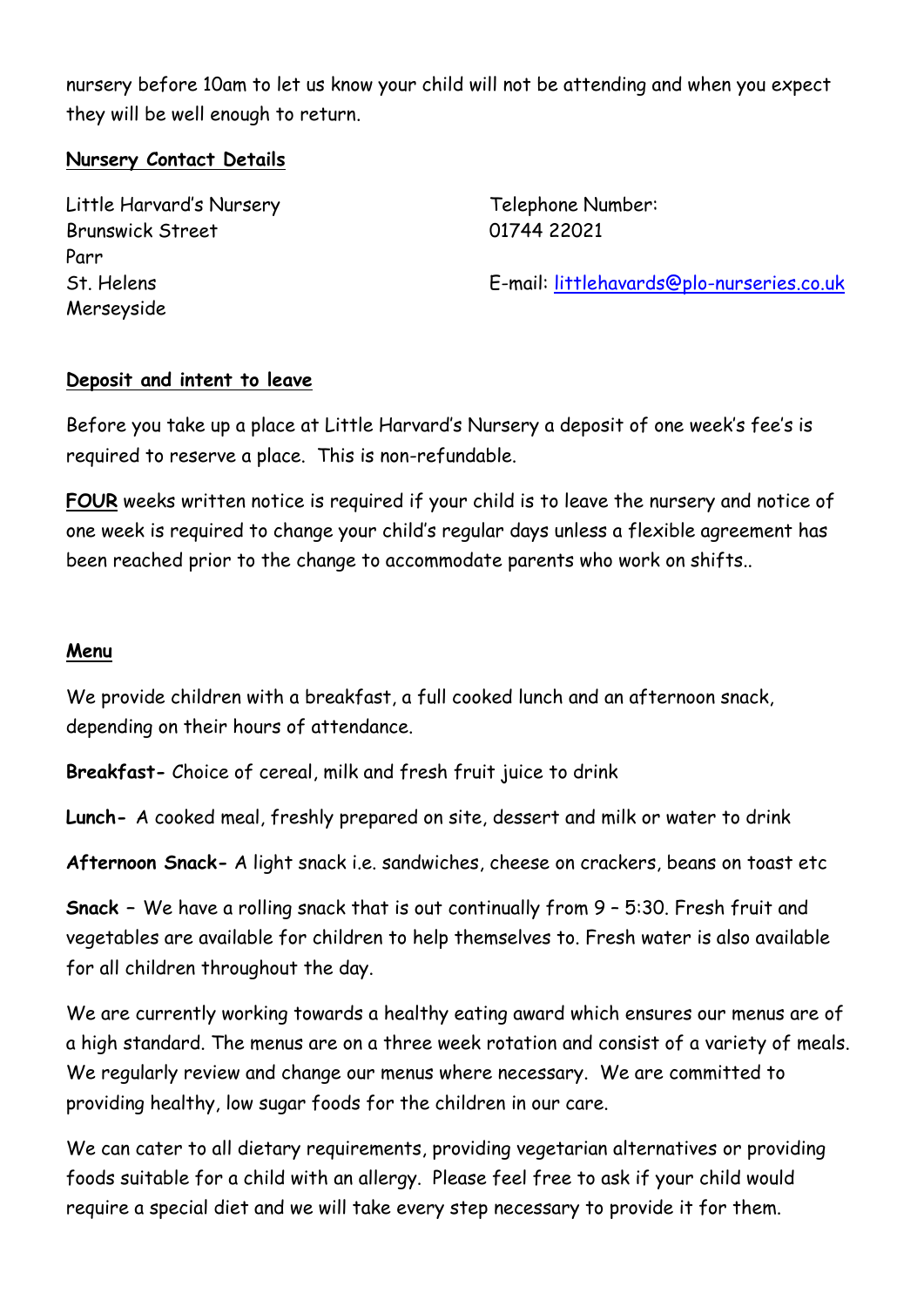## **Early Years Foundation Stage**

The Early Years Foundation Stage (EYFS) was put into place in September 2008, replacing Birth-to-three and the Foundation Stage Curriculum. It is a single framework which covers a child from birth until the end of their reception year at primary school and is used by all Early Years Providers across the country. It is split into overlapping age brackets which reflects the different rates that children learn and develop at. These are: birth-11 months, 8-20 Months, 16-26 Months, 22-36 Months, 30-50 Months and 40- 60+ months.

The EYFS was devised to ensure that all children get the best possible start in life and support to fulfil their potential. It is recognised that a child's early years experiences have a major impact on their future life chances and a happy childhood provides the foundation for children to make the most of their abilities and talents as they grow up. The EYFS is the framework which helps all providers to provide this.

The EYFS is organised into four distinct but complementary themes. These are:

- A Unique Child
- Positive Relationships
- Enabling Environments
- Learning and Development

Effective practice in the EYFS is built on these four themes and this approach ensures that it meets and reflects every child's right to grow up safe, healthy, enjoying and achieving, making a positive contribution and with economic well-being.

The EYFS sets standards to enable early year's providers to reflect the rich and personalised experience that many parents give their child at home. Practitioners strive to deliver individualised learning, development and care which enhances the development of children in their care and gives those children the best possible start in life.

# **Implementing the EYFS at Little Harvard's Nursery**

At Little Harvard's Nursery we are committed to ensuring that we fully meet all of the requirements and guidelines set out in the EYFS. Our nursery is open plan and consists of two areas under two's and two to fives.

As stated in the EYFS all children will have a key person, this will be their main carer during their time with us. You will get to meet this person on your child's first visit.

At the nursery we have a SENCO which is the person who will work in partnership with parents, Key persons and a range of other agencies to enable children with additional needs to make progress.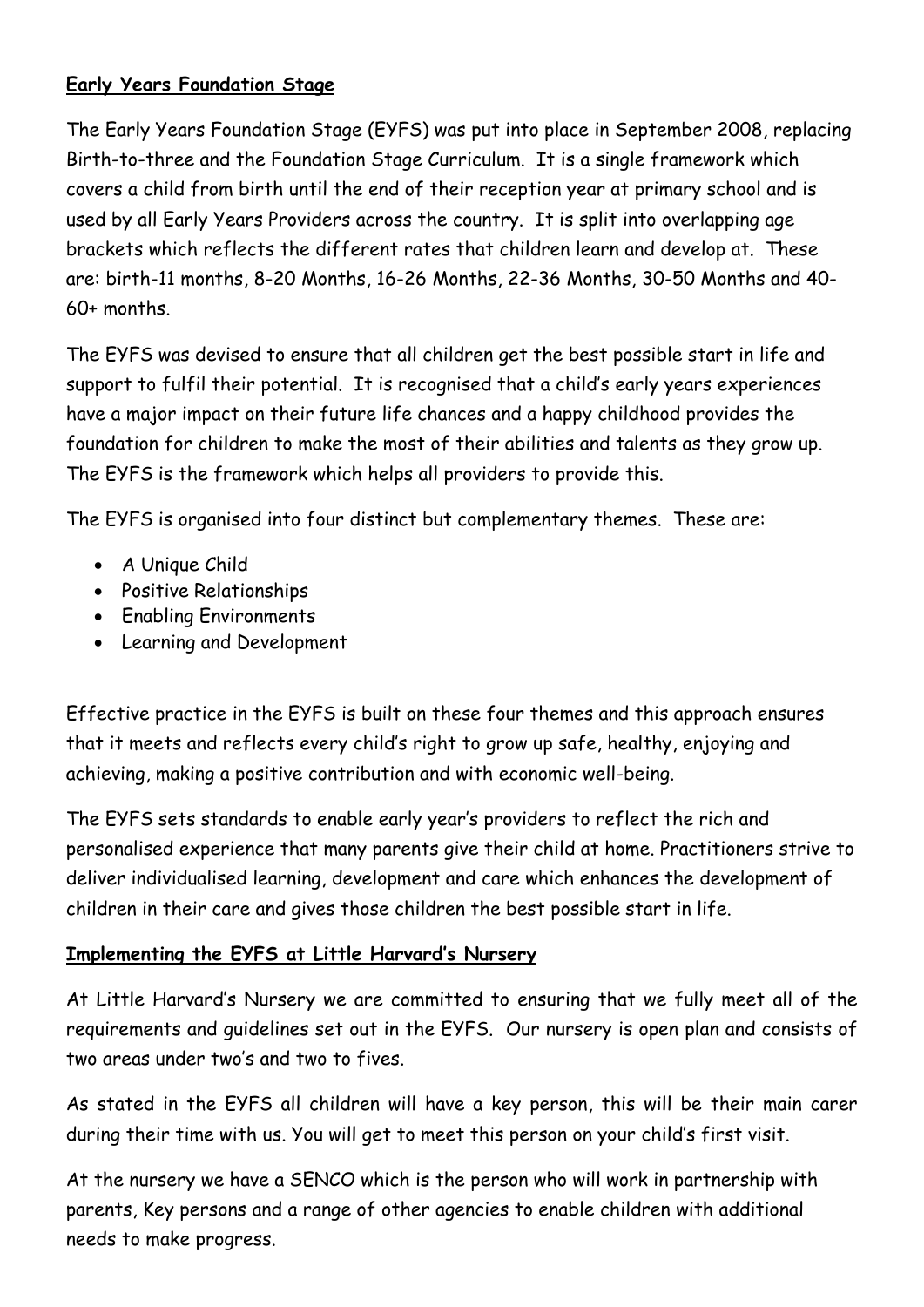Regular observations are carried out on all children, which help us to monitor their progress, identify their interests and give us a starting place for planning. Planning is carried out to ensure that the children's development is progressed and the children are being stimulated and any specific areas of focus can be identified and necessary steps can be taken.

We recognise that you, as parents are the most knowledgeable about your child. We appreciate the extra insight you can provide. The EYFS is about children as a whole, not just while they are at nursery. Please tell us about things your child has done, and is interested in, so we can include it in the assessment, observation and planning process.

We are open to you at any time to discuss your child, whether this is an informal or a more structured chat. Your child's Key Person/Room leader is there to discuss your child's achievements or any concerns you may have. Parents are invited to look at, comment on and contribute to all observations and assessments carried out on their child, and these are available for you to look at, any time.

Just ask!!

### **Working in Partnership**

We work in partnership with Parr Children's Centre.

#### **Outdoor Play**

The EYFS puts an even greater focus on the importance of outdoor play for children, of all ages. We have free flowing continuous access to outdoors for all our children, our outdoor environment mirrors the indoors and is an integral part of the EYFS curriculum. We are continually improving the outdoor provision we have to offer to ensure your child receives the best education during their time with us.

While your child is at nursery they **will** have periods of time outside, irrespective of the weather. Outdoor play is important. A range of activities will be planned to link to and extend knowledge which is being explored indoors. It allows children to develop skills that are not always safe to do inside, and we provide opportunities to run, climb, dig, balance and throw.

# **Clothing**

To make it possible for the children to fully access the outdoors we request that all parents provide their child with a waterproof coat. A season appropriate hat is also required. In addition to this children can bring scarves and gloves in winter. A few parents